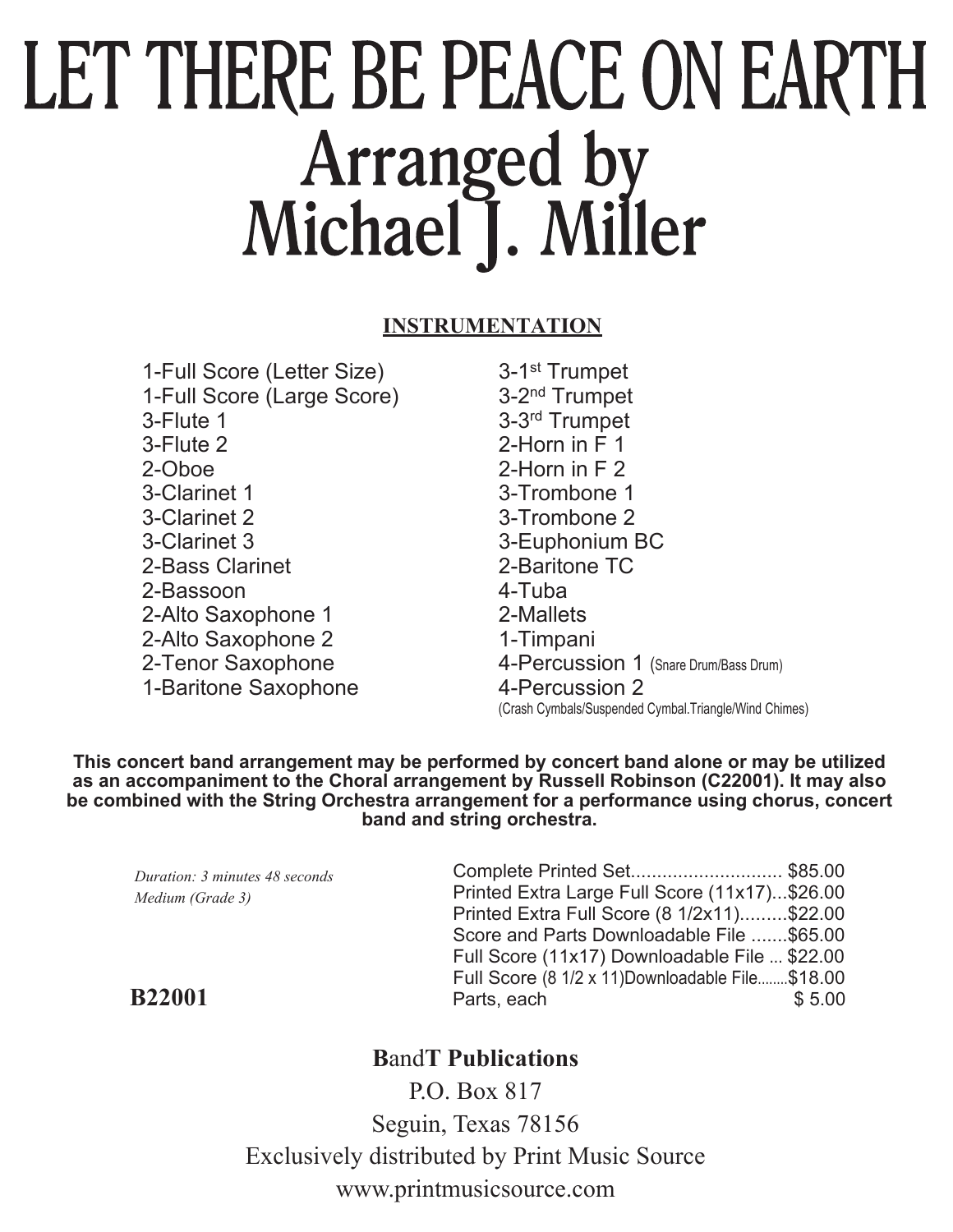

## LET THERE BE PEACE ON EARTH

*Let There Be Peace On Earth* is performed around the globe as an anthem of peace, love and togetherness. It's been recorded by literally hundreds of artists in every corner of the globe.

This new arrangement by Michael J. Miller is designed to be performed as a stand-alone version for concert band or it may be utilized as an accompaniment for the new SATB choral setting by Russell Robinson. If you're looking for a combined performance work including band, orchestra and chorus you can add the string orchestra arrangement also by Michael J. Miller and use them all together to provide a rousing closer for any concert event.

# **Notes on the Arranger**

**Michael J. Miller is a highly successful composer and arranger. His recent works have been published by a number of different publishers. He is also very active in the marching arts world as both an arranger, drill designer and adjudicator. He holds degrees from Syracuse University and from University of Florida. He has also directed bands in public schools in both Florida and Texas. We are proud to welcome Michael as a contributor to the Print Music Source catalog. For more information about Michael please use the link below: https://www.michaeljmillermusic.com/about**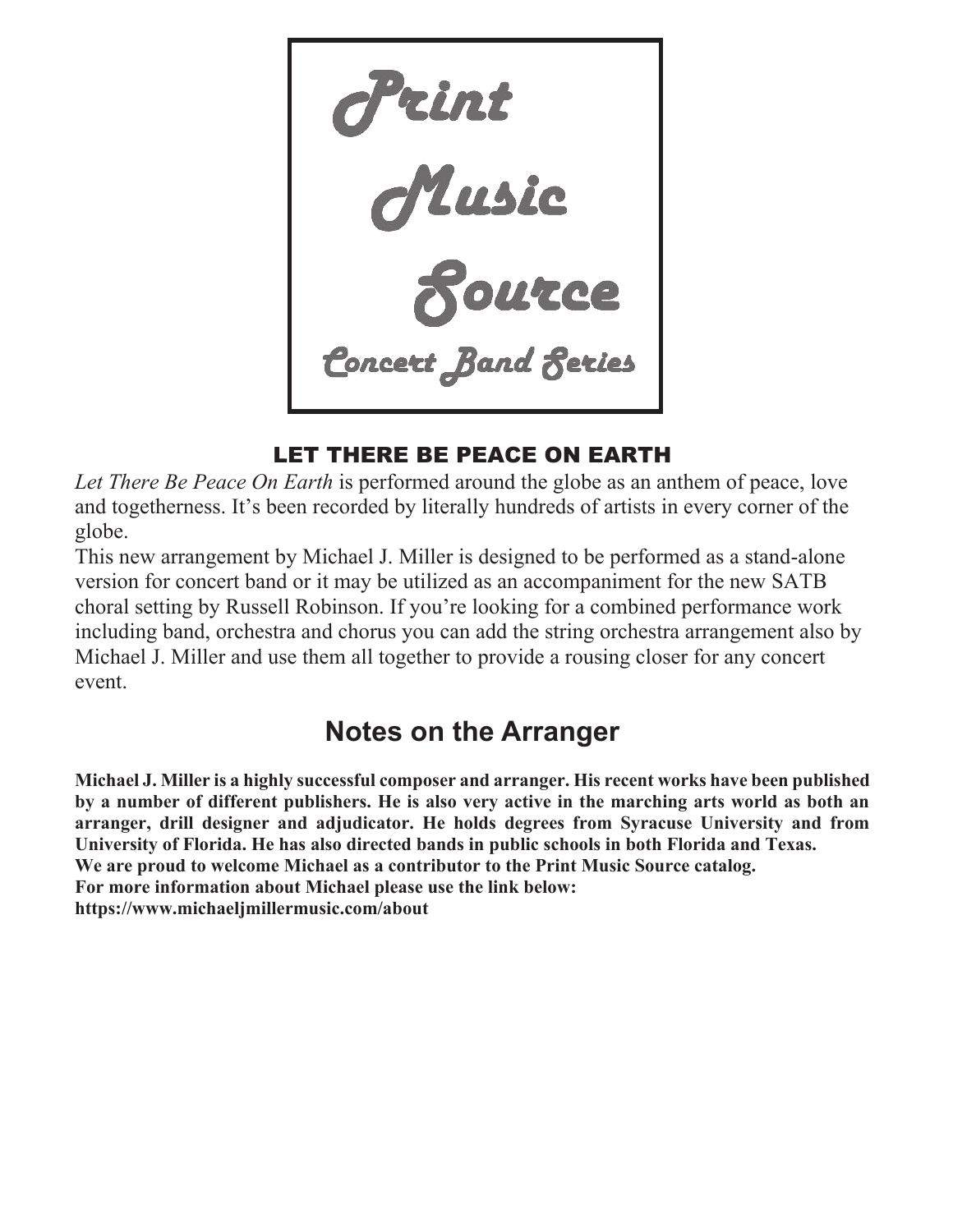6 6 6 6 6 9: 6 6 6 6 6 6 9: 9: 9: 9: 6 H E Ħ Ħ H Ħ ŧ Ħ H Ħ Ħ H Ħ H Ħ Ħ H Ħ H Ħ H 4 \$ 4 4 4 4 4 4 4 4 4 4 4 \$ 4 1 4 4 4 \$ 4 1 4 4 4 4 4 1 4 4 4 4 4 1 4 4 4 \$ **1st & 2nd Flute Oboe 1st B Clarinet 2nd & 3rd B Clarinet Bass Clarinet Bassoon 1st & 2nd Alto Saxophor Tenor Saxophone Baritone Saxophone 1st B Trumpet 2nd & 3rd B Trumpet 1st & 2nd Horn in F 1st & 2nd Trombone Euphonium Tuba Timpani Mallets Percussion 1 Percussion 2** e  $\frac{1}{2}$   $\frac{1}{2}$  $\epsilon$  of  $\epsilon$  is the set of  $\epsilon$  $\epsilon$ ė  $\cdot$   $\cdot$   $\cdot$   $\cdot$  $\colon$  : ŕ  $\frac{1}{2}$   $\frac{1}{2}$ e e e ś  $\frac{1}{2}$  $\sim$   $\sim$   $\sim$  $\overline{\phantom{a}}$   $\overline{\phantom{a}}$ 1  $\equiv$  $\sim$   $\sqrt{2}$  $\cdot$  .  $\stackrel{\bullet}{\longrightarrow}$ É  $\cdot$  , , , ,  $\frac{1}{2}$   $\frac{1}{2}$  $\overline{\phantom{a}}$   $\overline{\phantom{a}}$  $\frac{1}{2}$ -**1**  $\overline{\circ}$ Bells **Maestoso** ( $\overline{)}$  = 72) **Maestoso** ( $\sqrt{ } = 72$ ) t  $\boldsymbol{f}$  $\boldsymbol{f}$ Crash Cymbals  $\boldsymbol{f}$  $\boldsymbol{f}$  $\boldsymbol{f}$  $\boldsymbol{f}$  $\bar{t}$ f  $\boldsymbol{f}$  $\boldsymbol{f}$  $\boldsymbol{f}$  $\boldsymbol{f}$  $\boldsymbol{f}$  $\boldsymbol{f}$ Î  $\overline{\mathbf{r}^2}$ ē g  $\frac{8}{2}$  $\bigcap$  $\sim$  $\bullet$  for  $\circ$  $\overline{\bullet}$   $\overline{\bullet}$  $\rho$  and  $\rho$  $\hat{\mathbf{f}}$  $\cdot$  or  $\cdot$ É  $\sum_{i=1}^{n}$  $\overline{\phantom{a}}$   $\overline{\phantom{a}}$ 1  $\equiv$  $\bullet$ ,  $\bullet$   $\circ$  $\frac{8}{2}$  $\Box$  $\rho$   $\rho$  $rac{1}{\sigma}$   $\epsilon$   $\epsilon$   $\epsilon$  $\overline{\phantom{a}}$ **2**  $\overline{a}$  $\boldsymbol{p}$ .<br>P  $\frac{1}{2}$  $\frac{1}{2}$  $\frac{1}{2}$  $^{\frac{1}{2}}$  ,  $^{\frac{1}{2}}$  $\overline{\mathbf{o}}$  $\epsilon$  e  $\epsilon$  $\epsilon$   $\epsilon$   $\epsilon$   $\epsilon$  $\frac{1}{2}$  $\overline{\mathbf{o}}$  $\frac{1}{2}$  $\ddot{\phantom{a}}$  ,  $\ddot{\phantom{a}}$ È.  $\frac{1}{2}$   $\frac{1}{2}$  $\frac{1}{2}$  $\ddot{\phantom{1}}$  $\ddot{\phantom{1}}$  : É  $\epsilon$  e  $\epsilon$  for  $\epsilon$  $\overline{\bullet}$  $\Omega$ Ξ **3** रैंै  $\bullet$ =100  $= 100$  $\overline{f}$  $\prime$  $\boldsymbol{I}$  $\bar{t}$  $\boldsymbol{f}$  $\boldsymbol{f}$  $\bar{t}$  $\boldsymbol{f}$  $\boldsymbol{f}$ Ĵ  $\bar{t}$  $\boldsymbol{f}$ f  $\boldsymbol{f}$  $\ddot{\cdot}$ e:  $\ddot{\phantom{a}}$ ś ុំខ្ P  $\bullet$  ,  $\overline{5}$   $\rho$  $\cdot$  ,  $\overline{5}$   $\overline{6}$  $\cdot$   $\cdot$  $\bullet_s$  $\partial$ .  $\bullet$   $\bullet$ 5 p <u>:</u> e:  $\overset{\bullet}{\longrightarrow}$ ś  $\frac{2}{3}$  $\frac{8}{2}$  $\bullet$   $\circ$  $5e$   $\cdot$  ,  $5e$  $\leftarrow$  $\clubsuit_s$  $\frac{1}{2}$  $\bullet$  ,  $\frac{2}{3}$  $\cdot$ £  $\ddot{\phantom{a}}$ ś  $\frac{2}{3}$  $\frac{8}{2}$  $\cdot$  , 9<br>1<br>1  $\frac{1}{\sigma}$   $\frac{1}{\sigma}$ d.  $\qquad \qquad \bullet$  $\overline{a}$  $\overline{\phantom{a}}$   $\begin{array}{c|c|c|c|c|c} \hline \text{.} & \text{.} & \text{.} \\ \hline \end{array}$ **4**  $\overline{ }$  $\begin{array}{c} \begin{array}{c} \bullet \\ \bullet \end{array} \end{array}$  $\begin{array}{c} \begin{array}{c} \bullet \\ \bullet \end{array} \end{array}$  $\frac{1}{2}$  $^{\mathrel{\mathop{\mathsf{t}}}}$  , :  $\colon \colon$  $\bullet$  $\overline{\mathbf{o}}$  $\epsilon$   $\epsilon$   $\epsilon$  $\epsilon$   $\epsilon$   $\epsilon$  $\frac{1}{2}$ o  $\epsilon$  ,  $\epsilon$  ,  $\epsilon$  $^{\mathrel{\mathop{\scriptstyle \varepsilon}}\nolimits}$  , :  $\colon$  $\bullet$  $\frac{1}{2}$  ,  $\frac{1}{2}$  $\ddot{\bullet}$  $\frac{1}{2}$  $\cdot$  :  $\cdot$  : Ē  $\epsilon$   $\epsilon$   $\epsilon$  $\overline{\bullet}$ 0 Ξ <u>, .</u> **5** रैं ° : e:  $\ddot{\phantom{1}}$ ś **e** 2  $\bullet$  ,  $\overline{P}$  $\cdot$  , صو  $\cdot$   $\cdot$  $\bullet_s$  $\frac{6}{5}$  $\overline{\partial}$ .  $\bullet$   $\bullet$ <u>գ թ</u> : e:  $\overset{\bullet}{\longrightarrow}$ ś  $\frac{2}{3}$  $\bullet$   $\circ$  $5e$  $\frac{1}{2}$ .  $\bullet$  ,  $5e$  $\leftarrow$  $\bullet_s$  $\frac{6}{5}$ :  $\bullet$   $\bullet$  $\overline{\mathbf{s}}$ : f:  $\ddot{\phantom{a}}$ ś  $\frac{2}{3}$  $\bullet$   $\bullet$ 9<br>1<br>1  $\frac{1}{\phi}$ .  $\frac{1}{2}$ .  $\overline{a}$  $\begin{array}{c}\n\bullet \\
\bullet \\
\bullet \\
\bullet \\
\bullet \\
\bullet\n\end{array}$ **6**  $\overline{ }$  $\geq$   $\geq$  $\frac{1}{\geq}$ 3 **Full Score By Sy Miller & Jill Jackson** Copyright © 1955 (Renewed 1983) by Jan-Lee Music (ASCAP) This arrangement by Michael J. Miller Copyright © 2021 by Jan-Lee Music (ASCAP) All rights reserved. Reprinted by permission. International copyright secured. This arrangement distributed exclusively by **Arranged by MICHAEL J. MILLER (**ASCAP) **B22001**

Print Music Source / P.O. Box 817 / Seguin, Texas 78156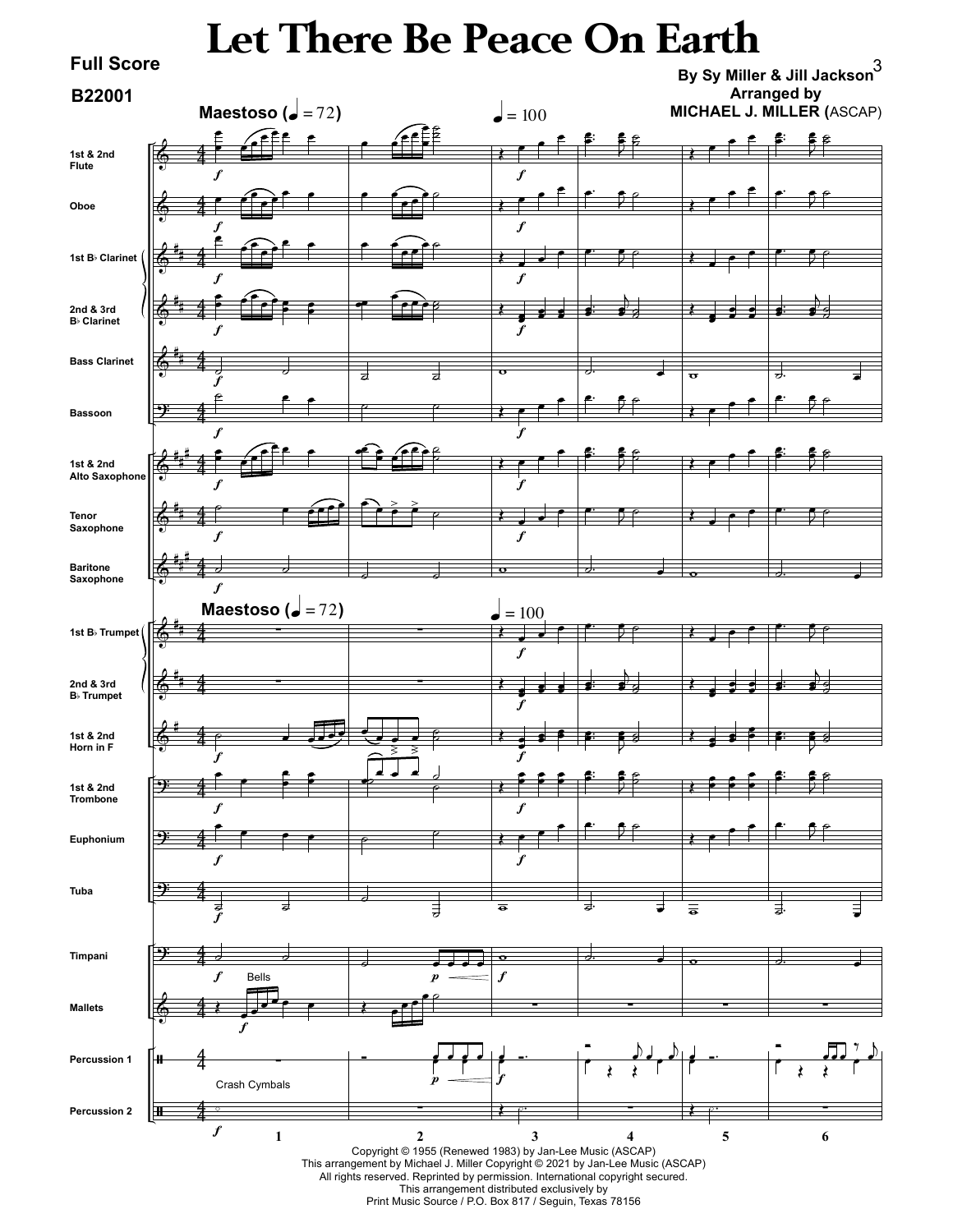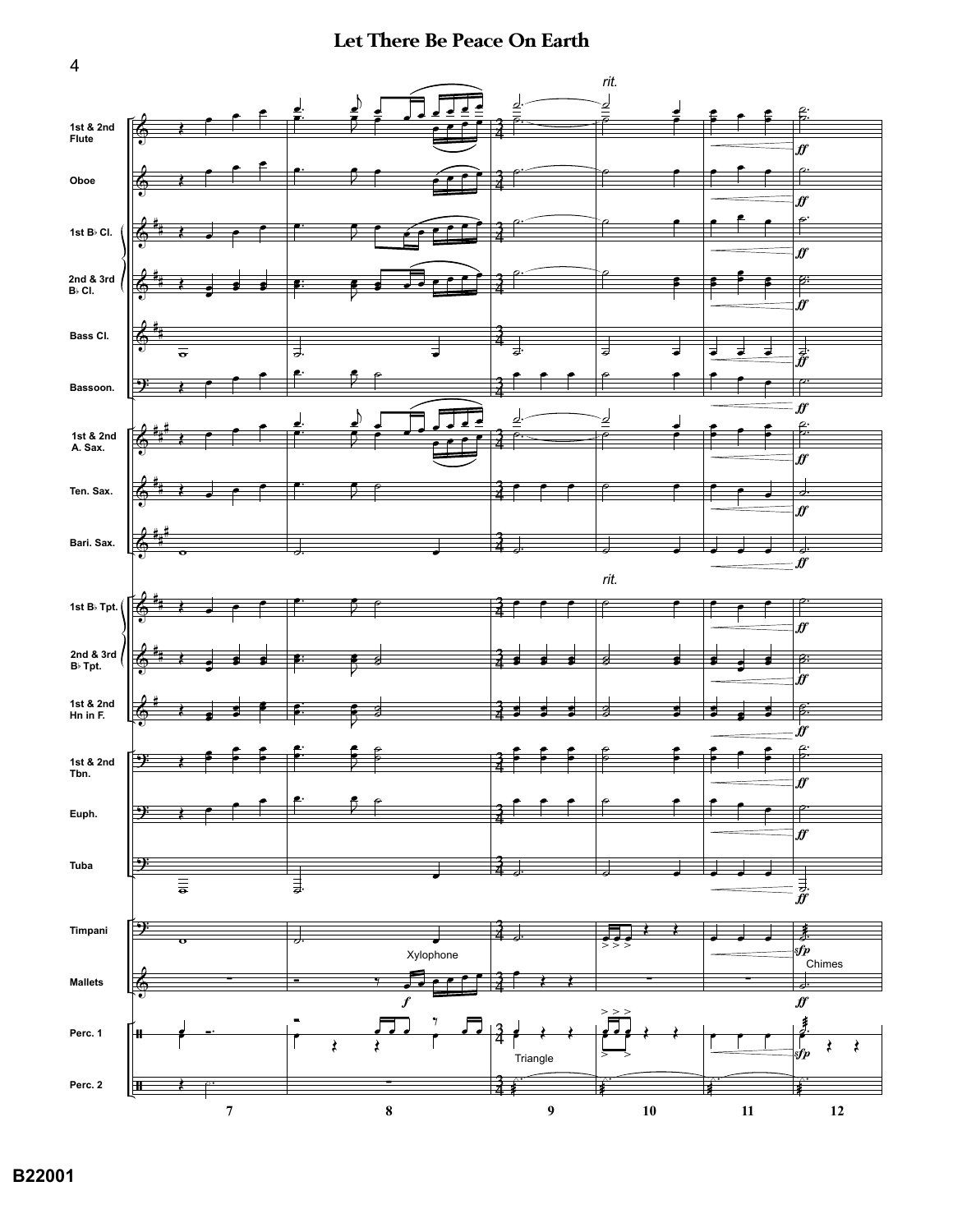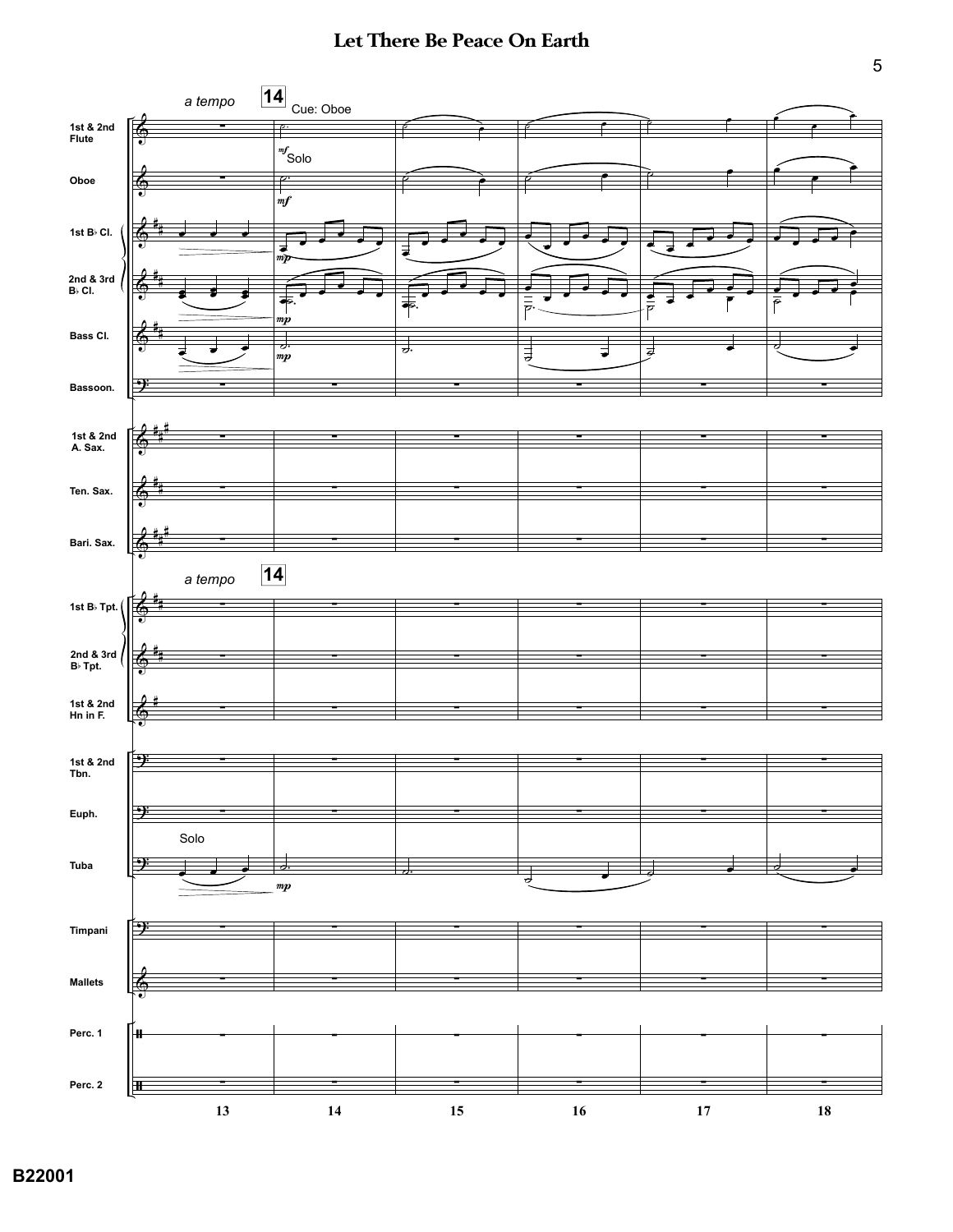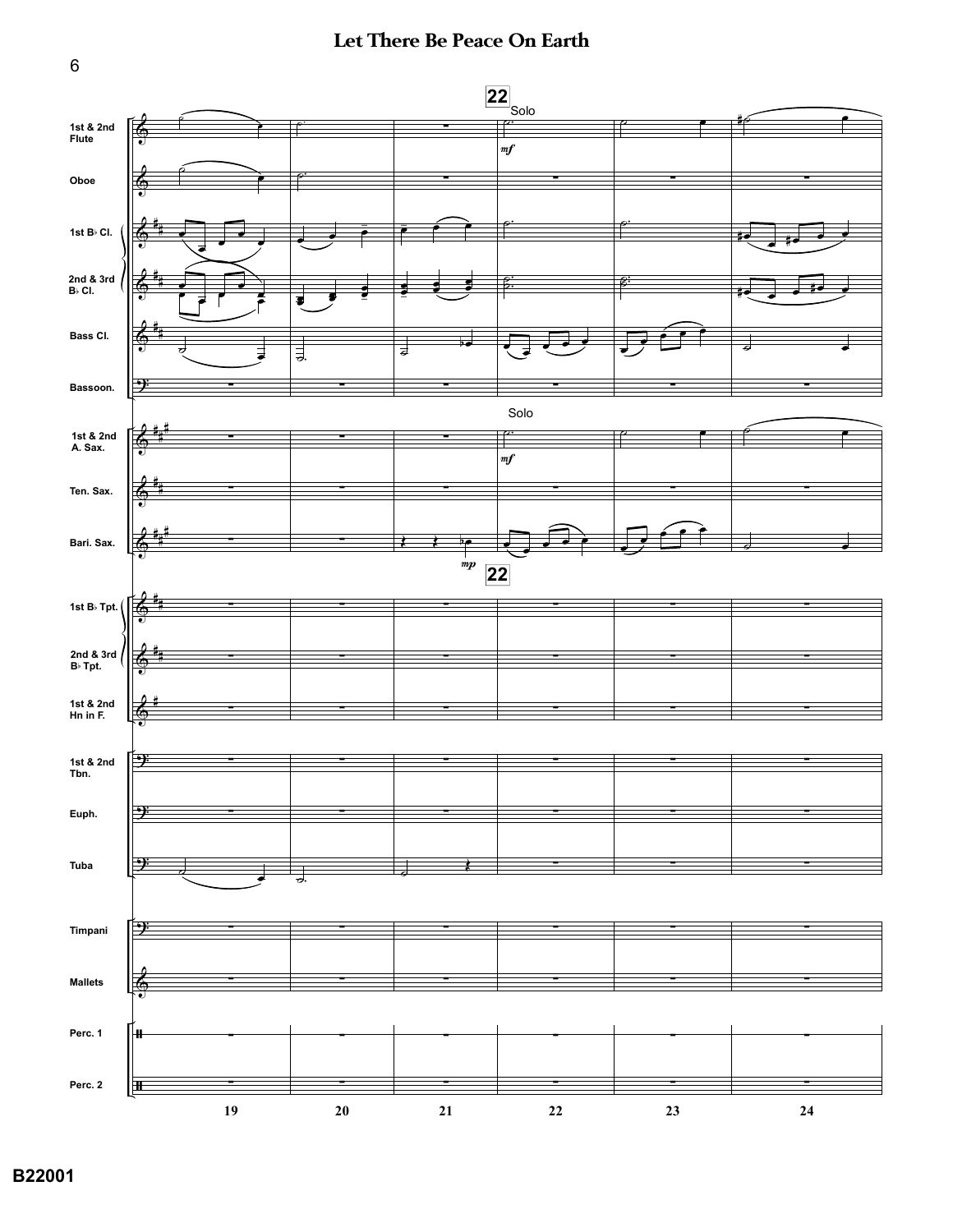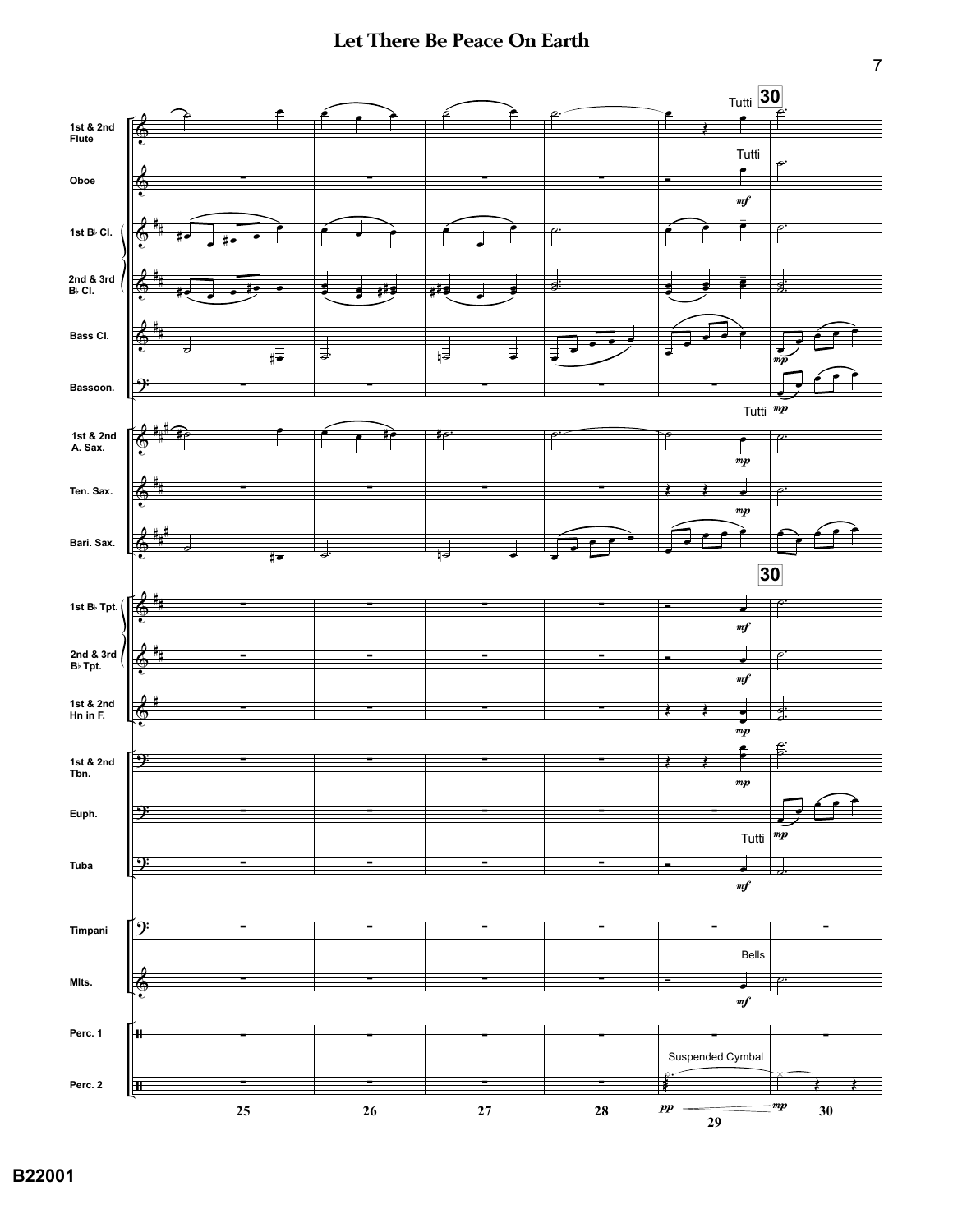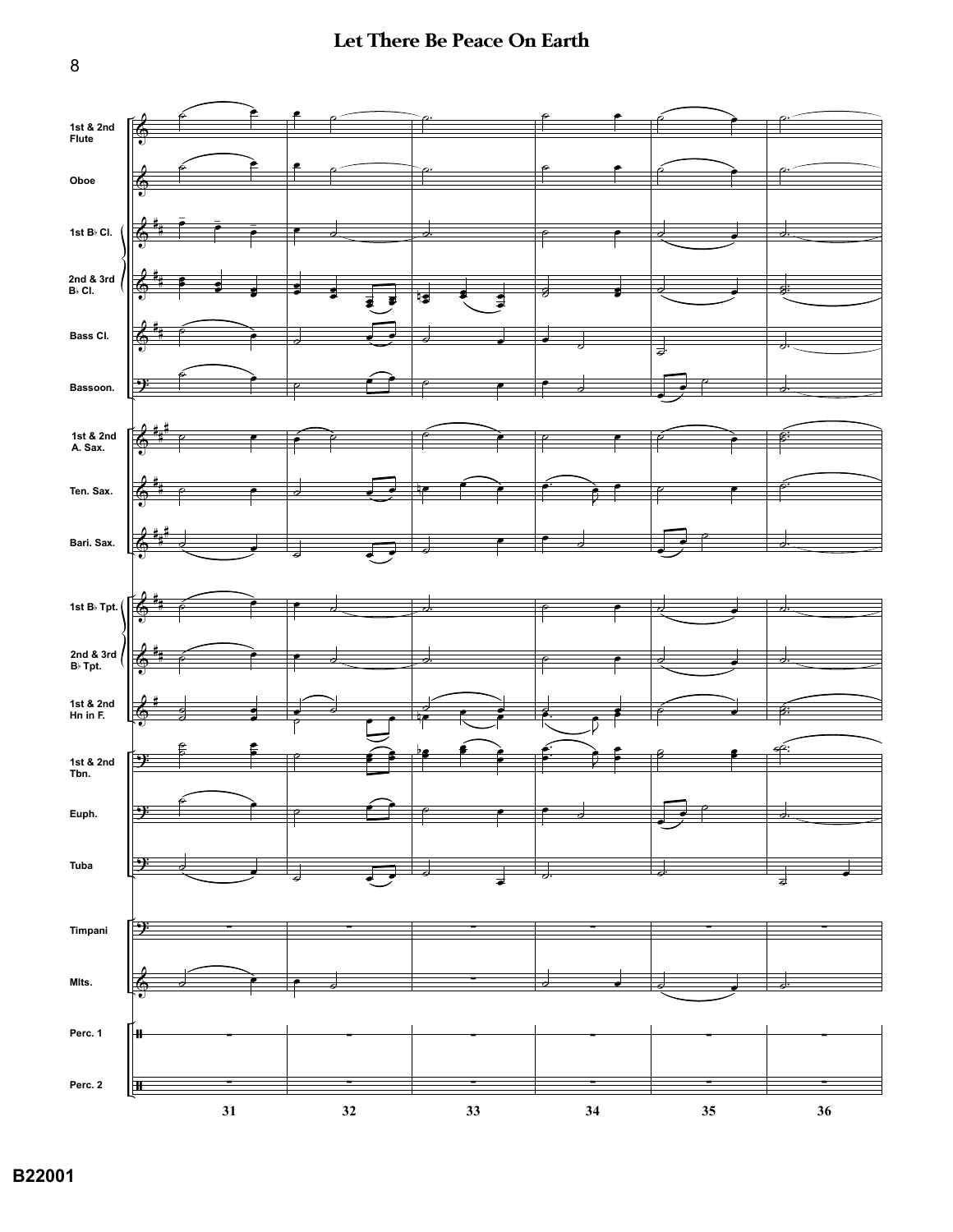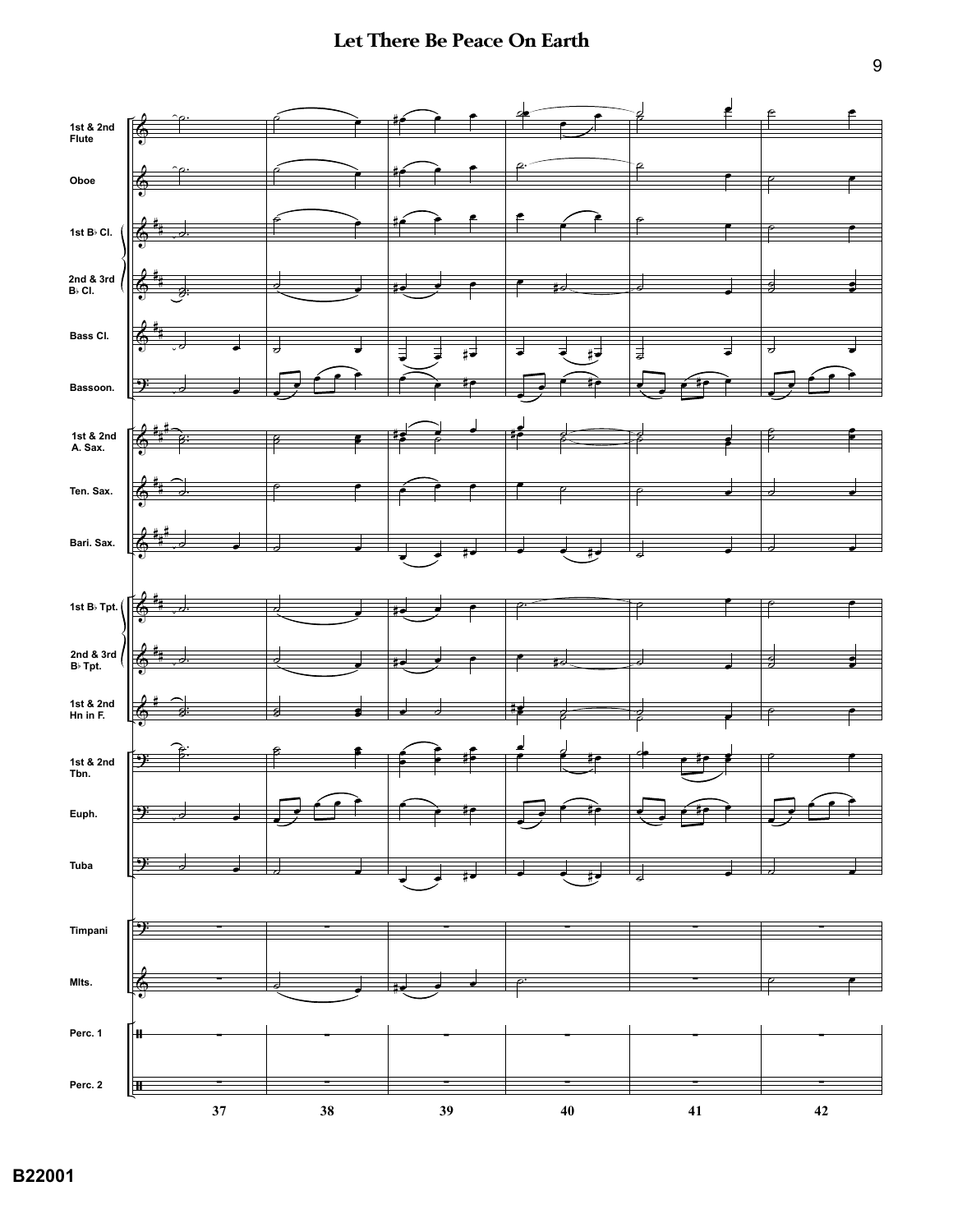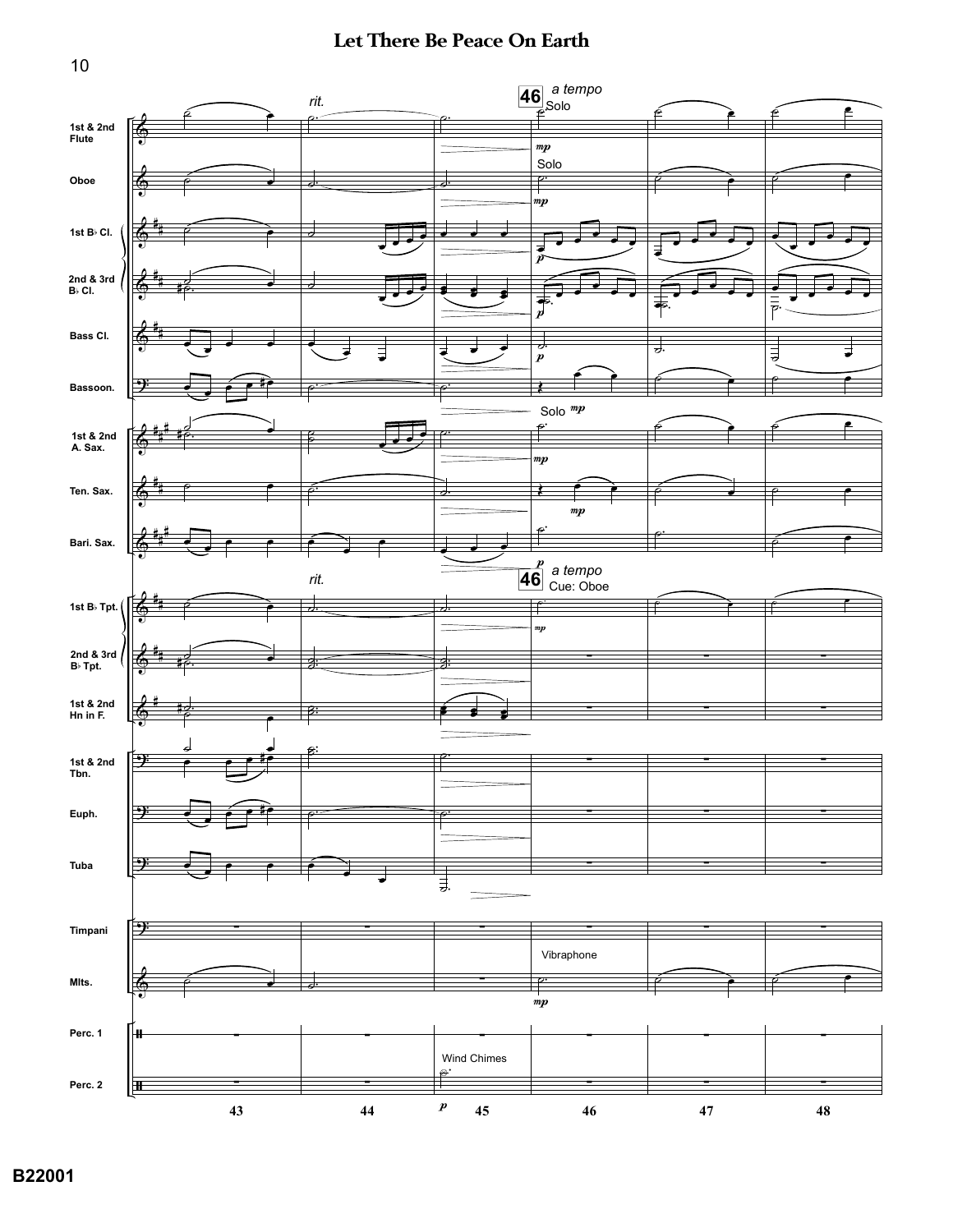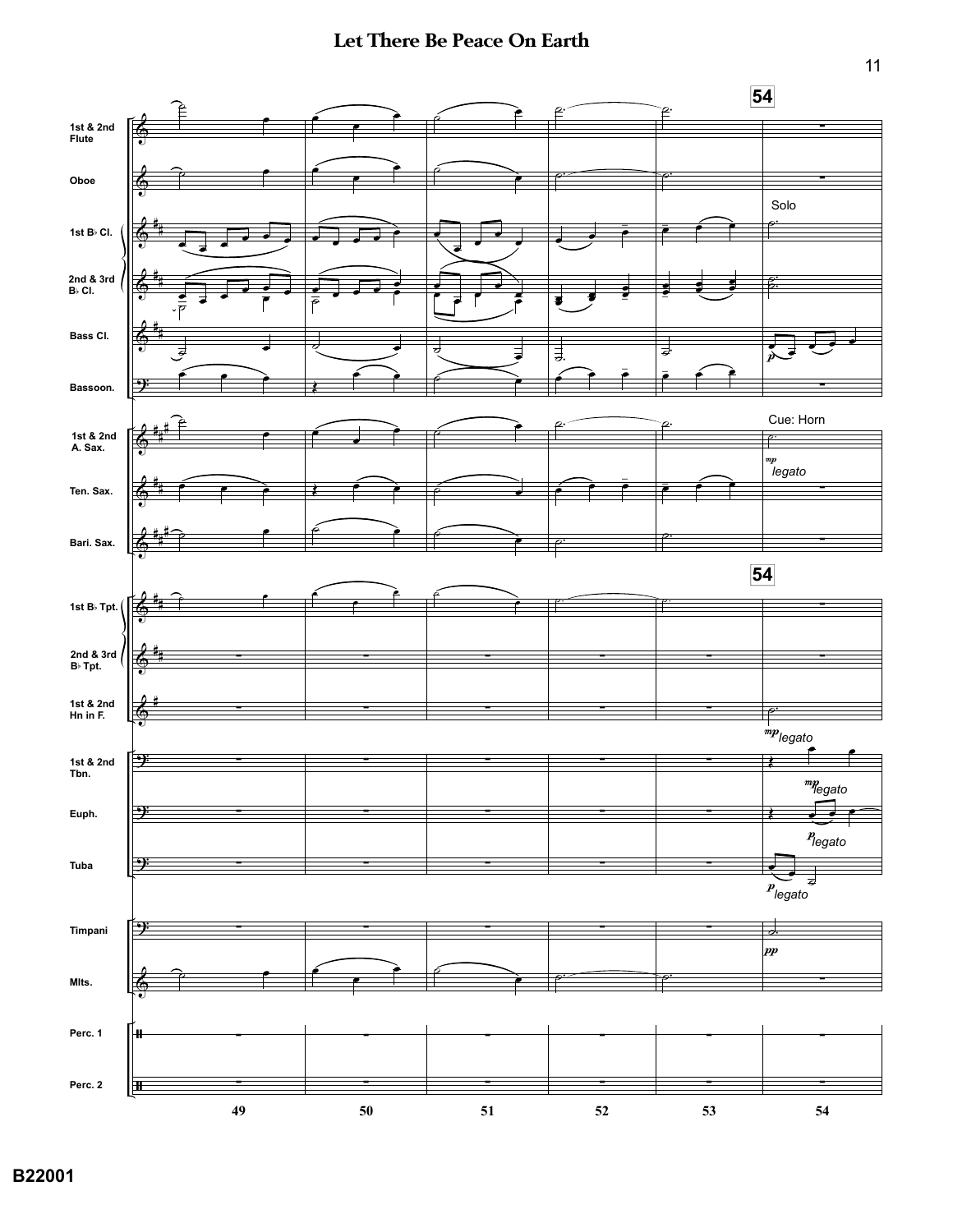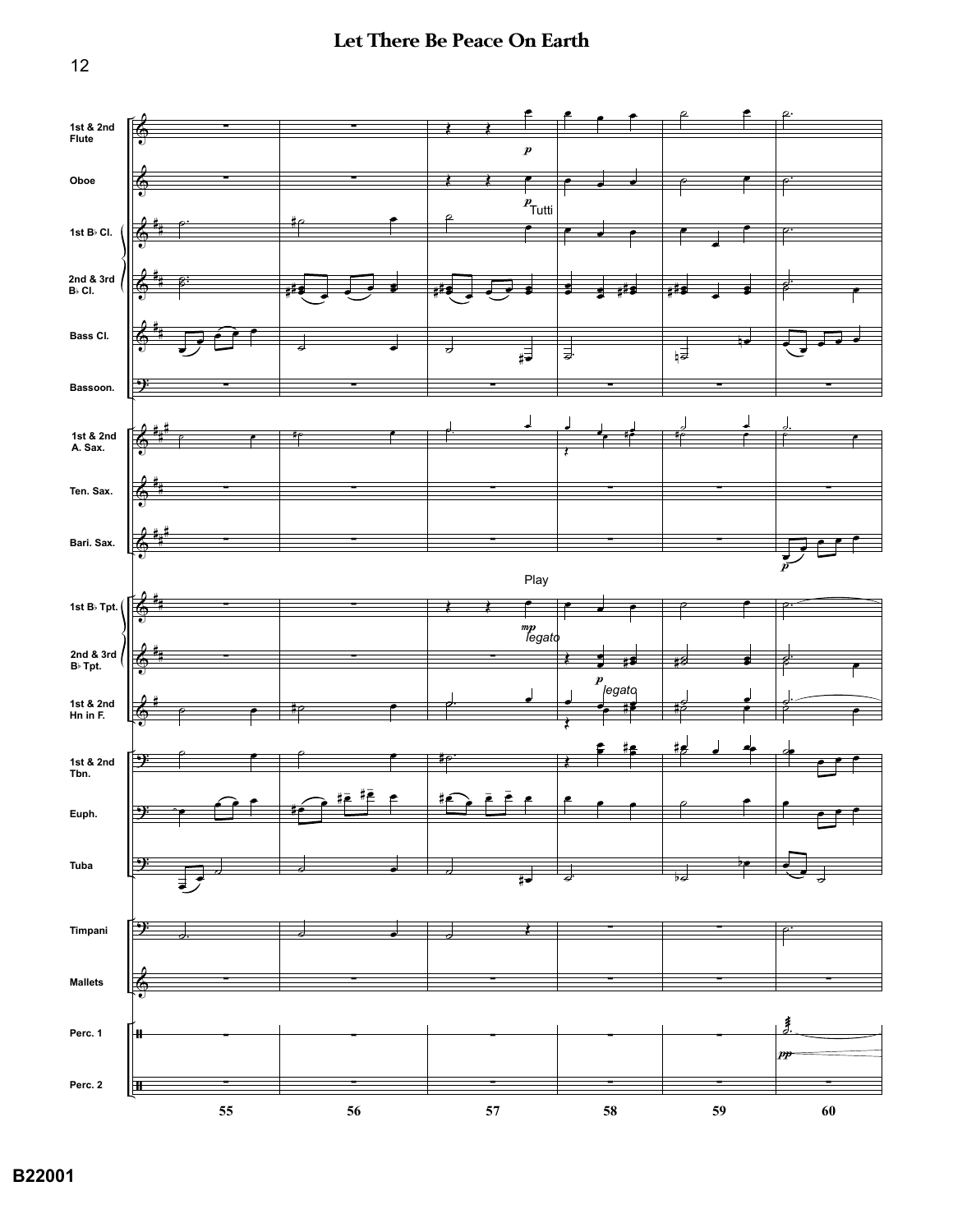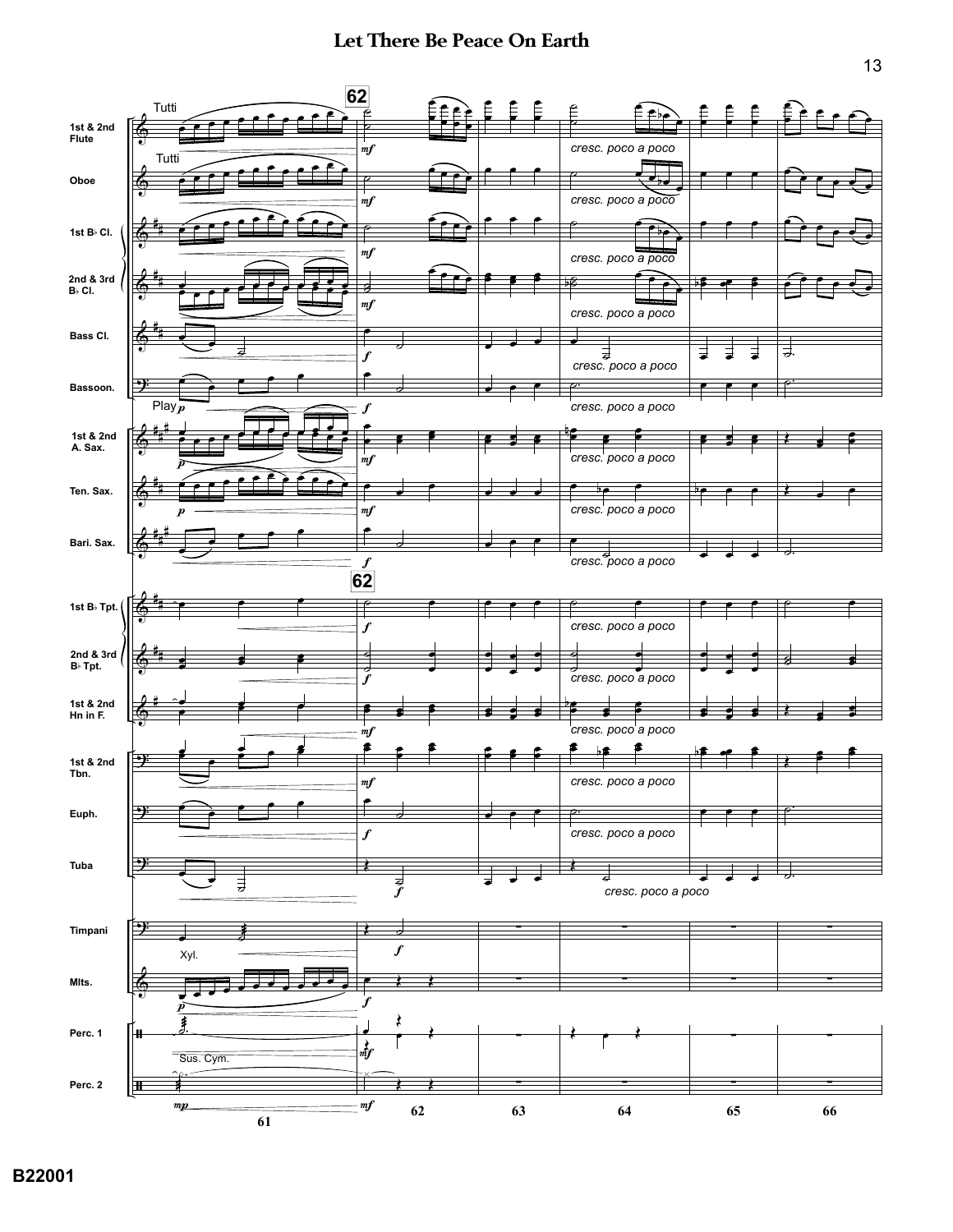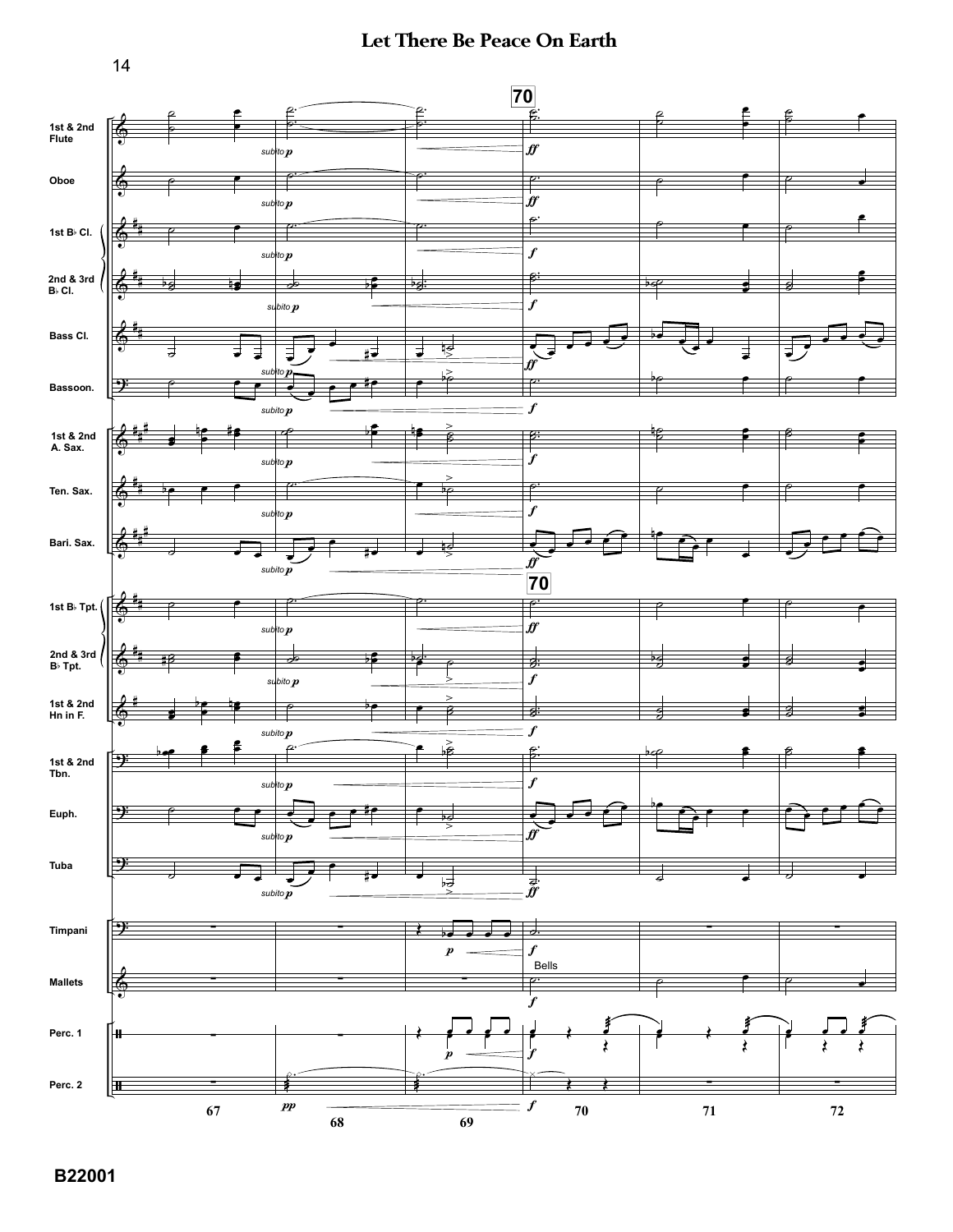**Let There Be Peace On Earth**

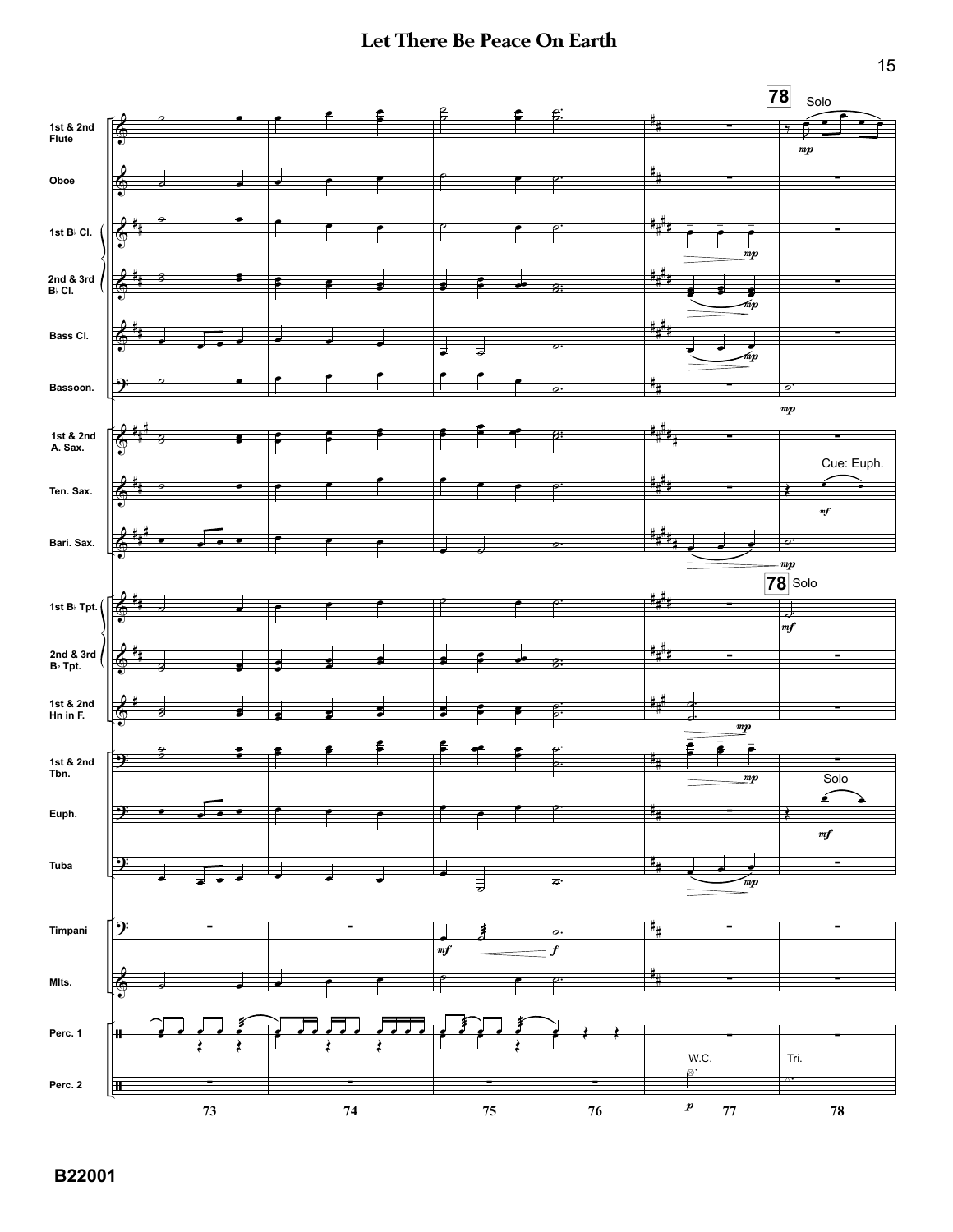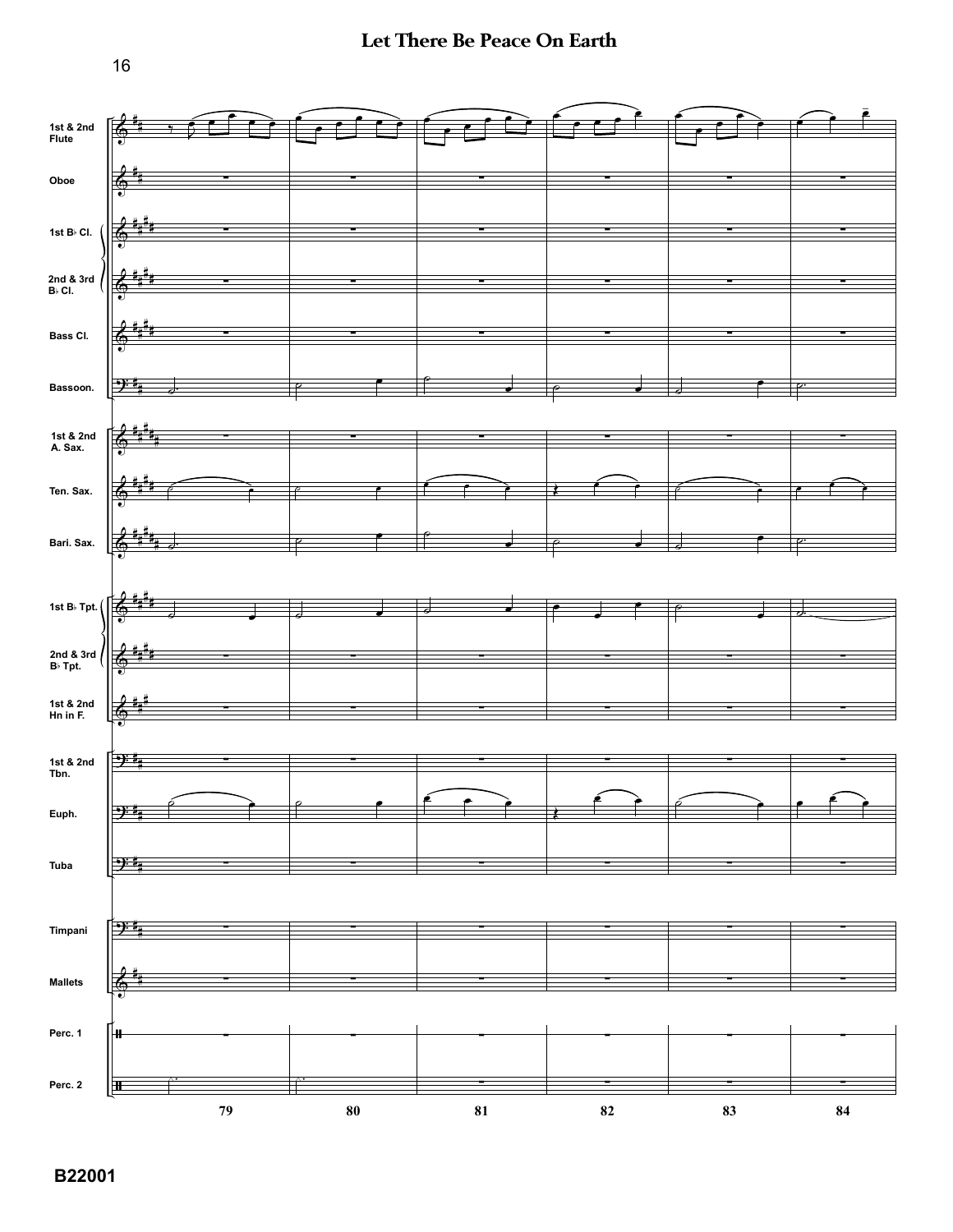

**B22001**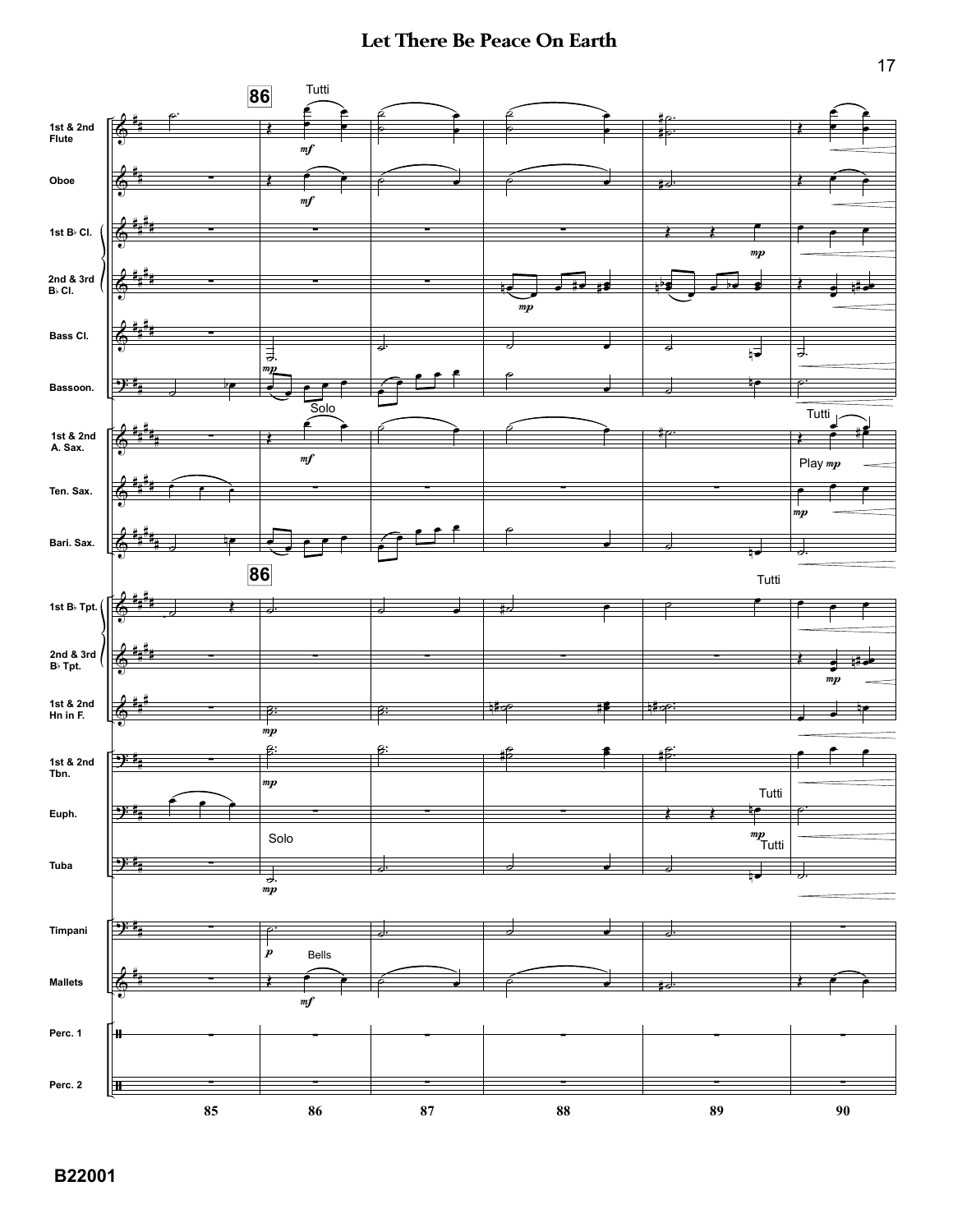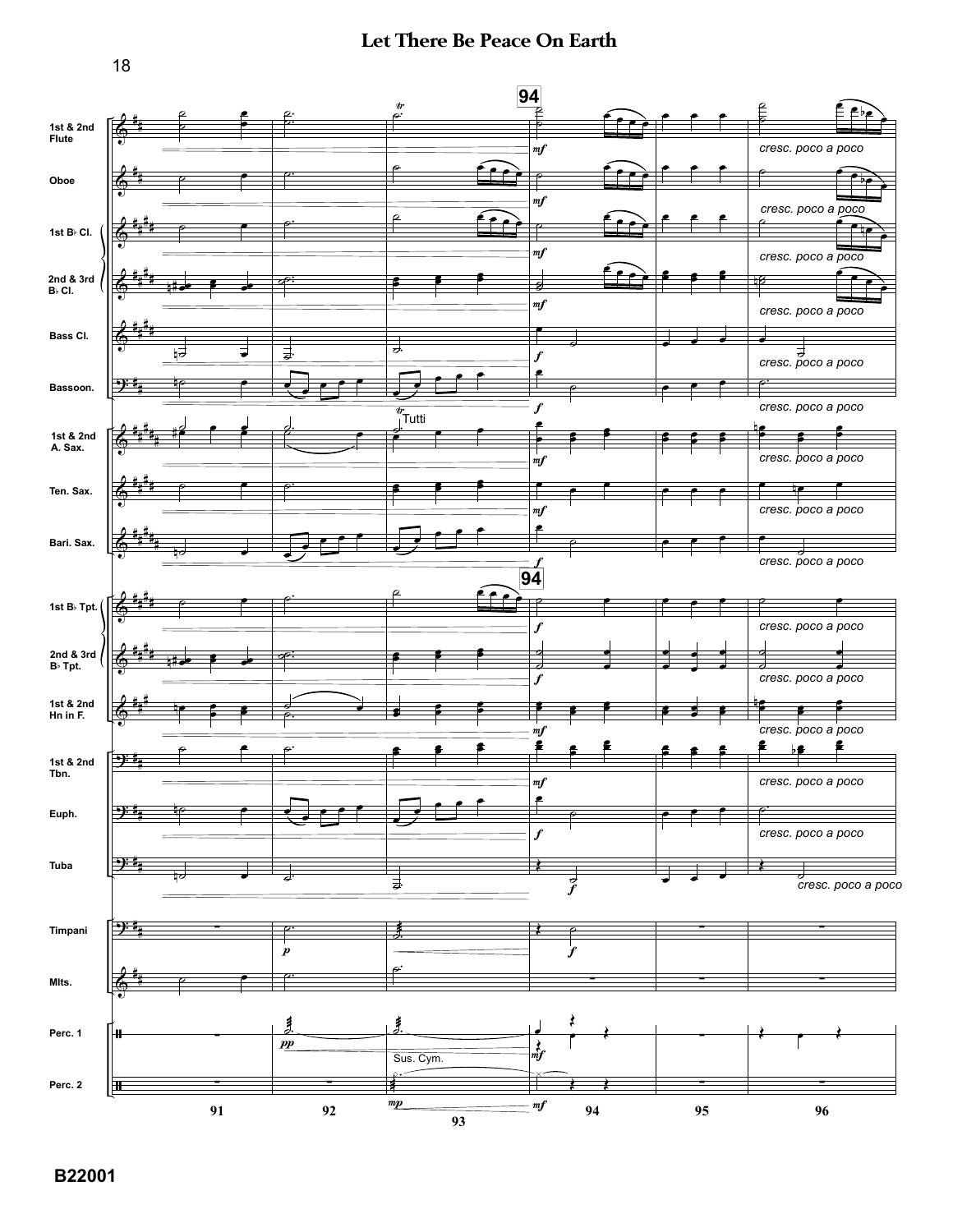

**B22001**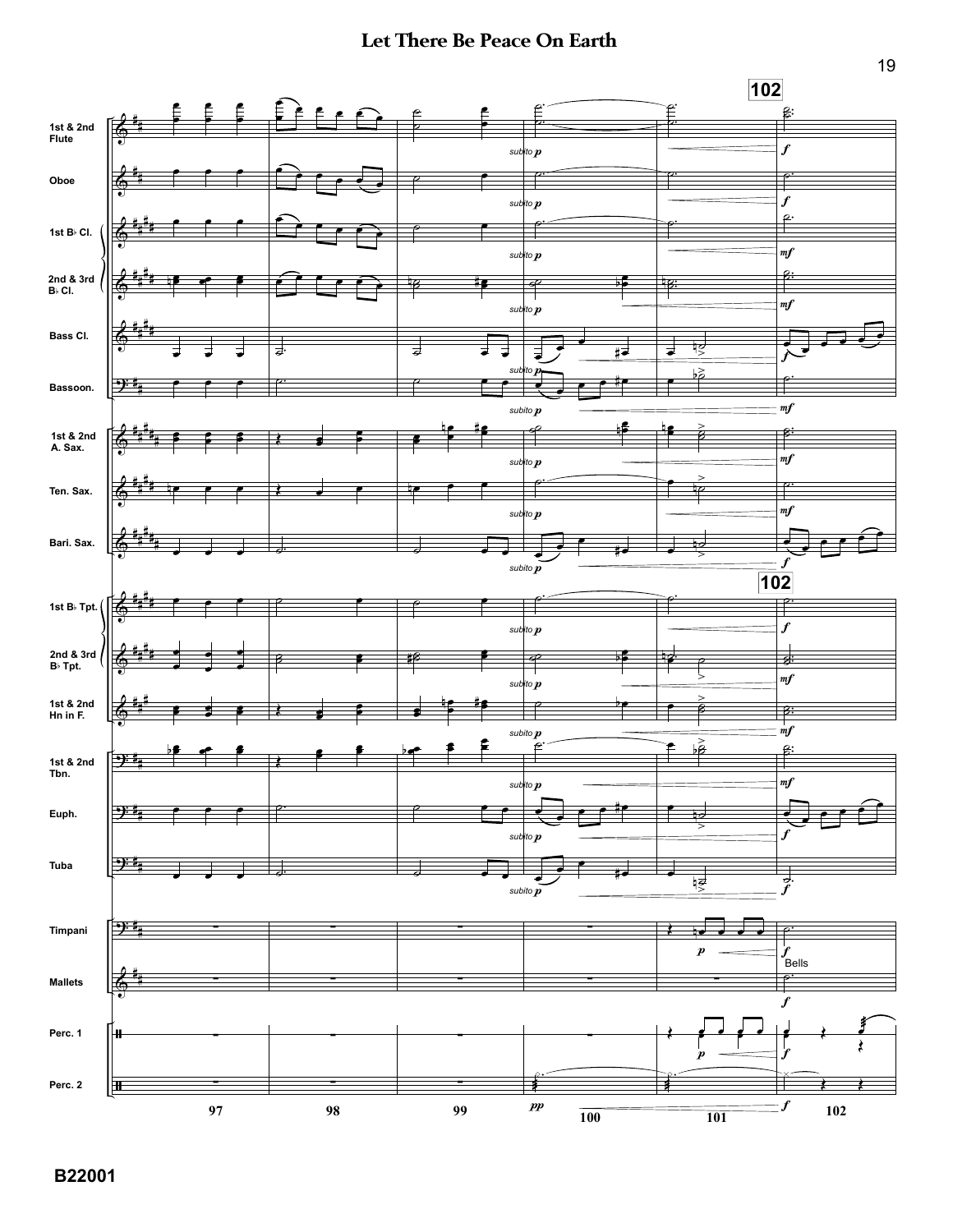

**B22001**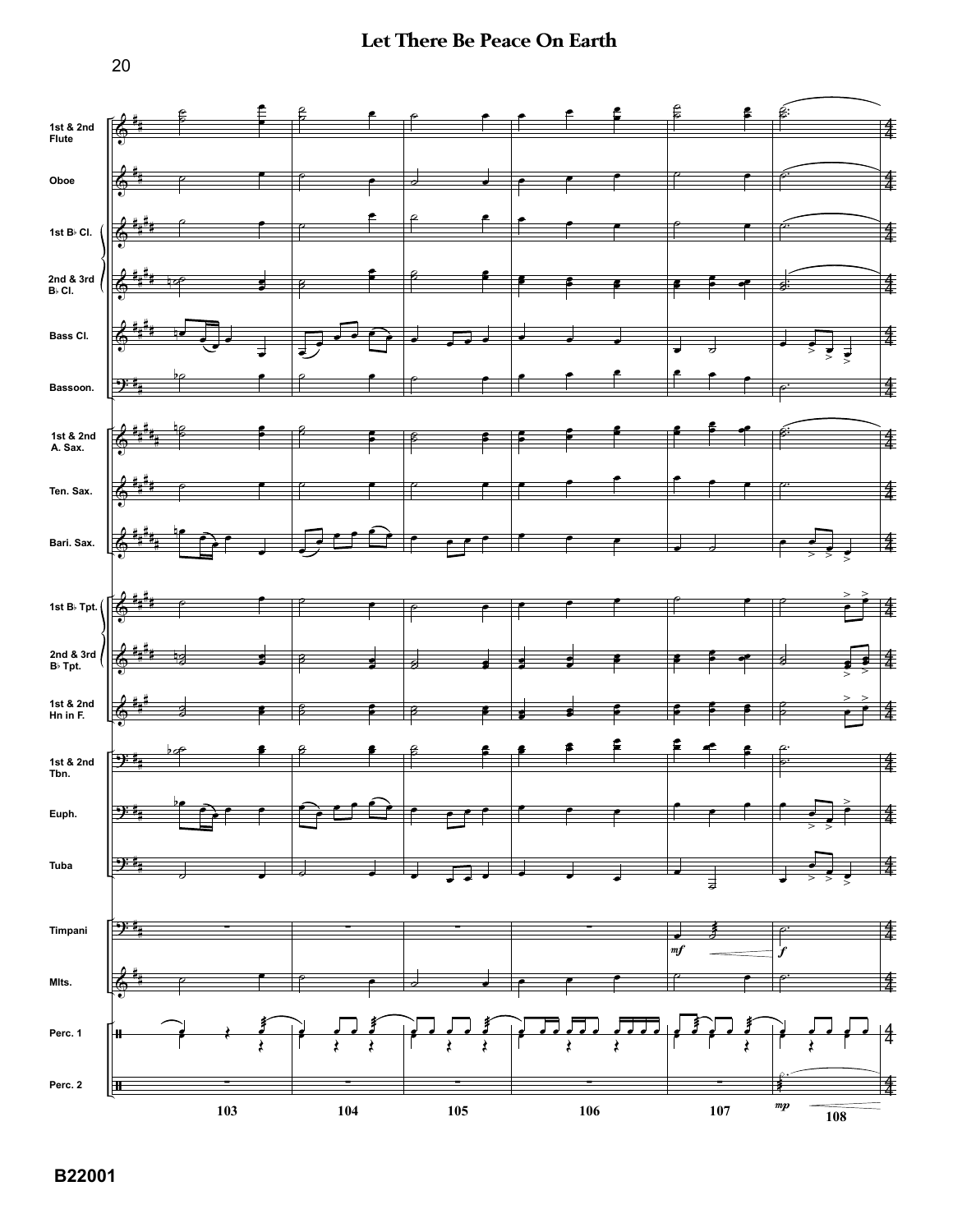

**B22001**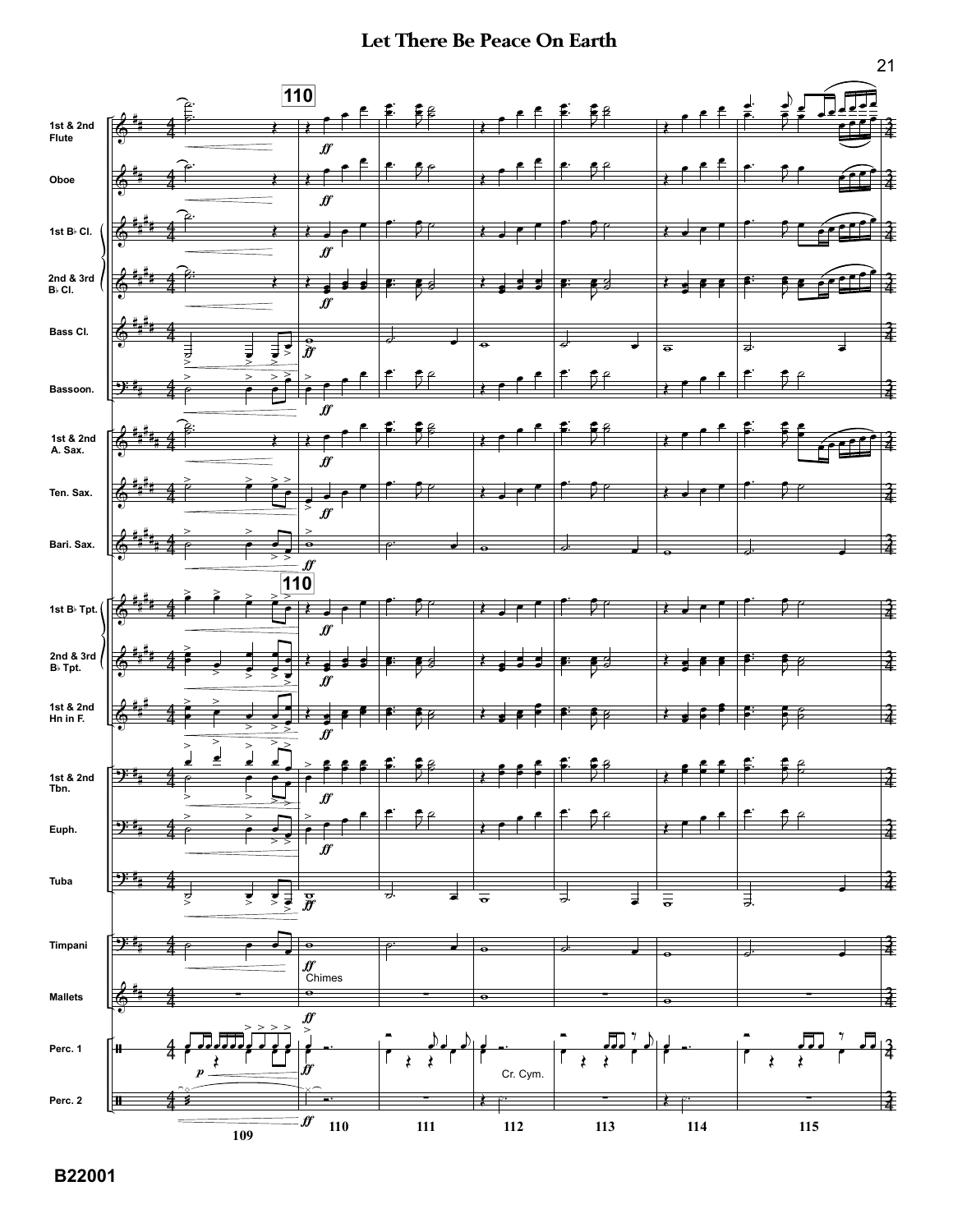

**B22001**